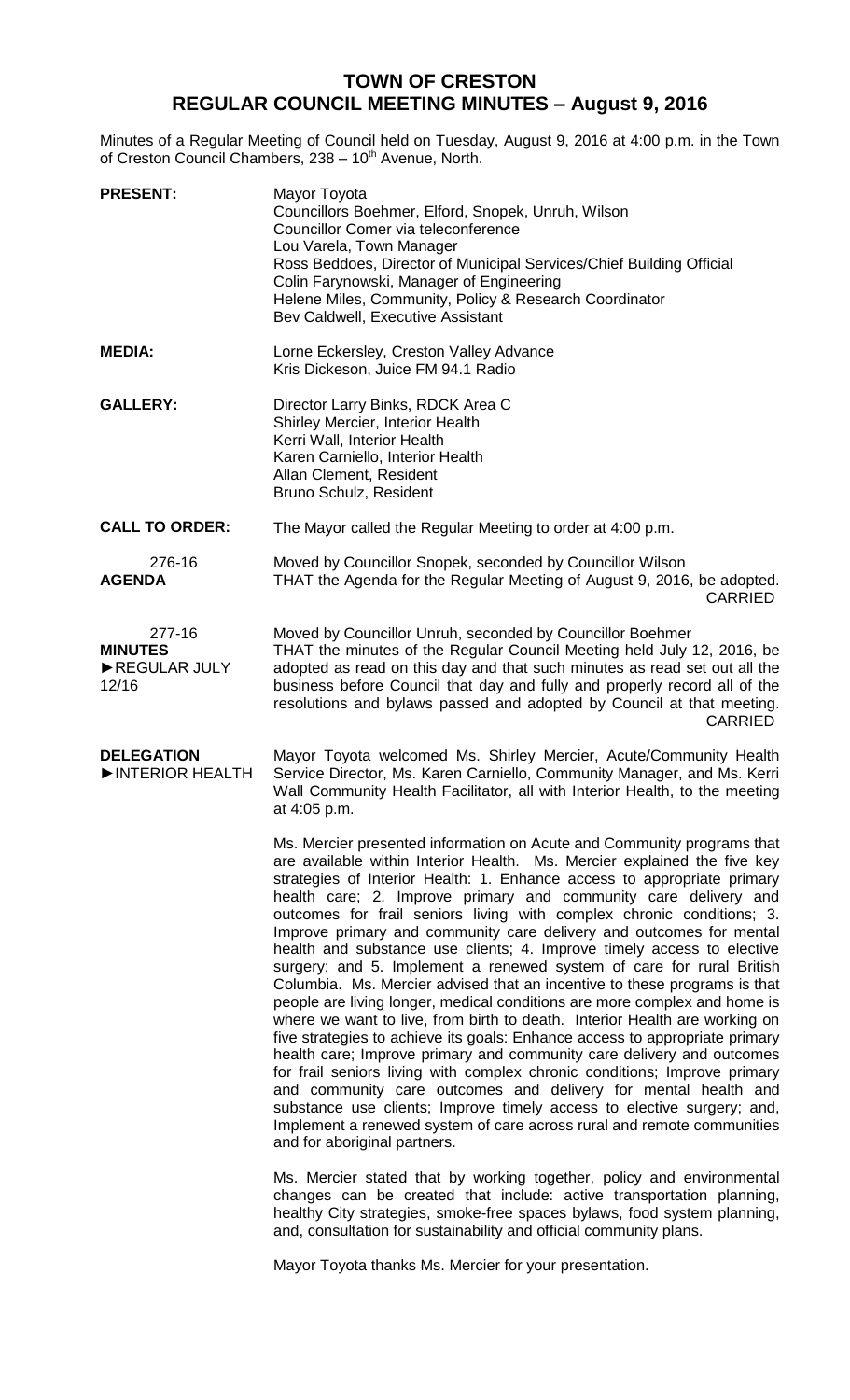| <b>COUNCIL</b><br><b>COMMITTEE</b><br>278-16<br>INTERIOR HEALTH                      | Moved by Councillor Unruh, seconded by Councillor Snopek<br>THAT Ltr #478 from Interior Health, being a presentation on acute and<br>community programs within Interior Health, be received.<br><b>CARRIED</b>                                                                                                                                                                                                                                                                                                                                                                                                                                                          |
|--------------------------------------------------------------------------------------|-------------------------------------------------------------------------------------------------------------------------------------------------------------------------------------------------------------------------------------------------------------------------------------------------------------------------------------------------------------------------------------------------------------------------------------------------------------------------------------------------------------------------------------------------------------------------------------------------------------------------------------------------------------------------|
| 279-16<br>PARTNERSHIP-<br><b>INTERIOR HEALTH</b>                                     | Moved by Councillor Elford, seconded by Councillor Boehmer<br>THAT Ltr #498 from the Town Manager, regarding a partnership between<br>Interior Health and the Town of Creston, be received; AND FURTHER,<br>THAT Council for the Town of Creston supports community and healthy<br>living initiatives to increase awareness of chronic disease and promote<br>healthy living initiatives for the community; AND FURTHER, THAT Council<br>approves the Town of Creston formalizing a partnership with Interior<br>Health to strengthen actions that will improve upon the health and wellness<br>of the community and reduction of chronic disease risk factors. CARRIED |
| 280-16<br>PROV. GOV'T.<br><b>STAFF MTGS AT</b><br>2016 UBCM CONV.                    | Moved by Councillor Boehmer, seconded by Councillor Snopek<br>THAT Ltr #515 from the Ministry of Public Safety and Solicitor General,<br>regarding meetings with Provincial Government staff at the 2016 Union of<br>BC Municipalities Convention, be received, as staff is arranging the<br>necessary appointments with Provincial Ministries at the 2016 Convention.<br><b>CARRIED</b>                                                                                                                                                                                                                                                                                |
| 281-16<br>$\blacktriangleright$ 2016 UBCM CONV.<br><b>COMMUNITY</b><br><b>FORUMS</b> | Moved by Councillor Boehmer, seconded by Councillor Comer<br>THAT Ltr #503 from the Union of BC Municipalities, seeking input into the<br>Community Forum agendas for the 2016 Union of BC Municipalities<br>Convention, be received.<br><b>CARRIED</b>                                                                                                                                                                                                                                                                                                                                                                                                                 |
| 282-16<br>ELECTRIC<br><b>VEHICLE CHARGING</b><br><b>STATIONS</b>                     | Moved by Councillor WIIson, seconded by Councillor Unruh<br>THAT Ltr #514 from the Manager of Engineering, regarding electric vehicle<br>charging stations, be received; AND FURTHER, THAT the Mayor is<br>authorized to write a letter of support to the Community Energy<br>Association, for an application to the Provincial Government for funding for<br>electrical vehicle charging stations in the Kootenay region.<br><b>CARRIED</b>                                                                                                                                                                                                                            |
| 283-16<br>DONATION RE<br><b>DUCKS UNLIMITED</b>                                      | Moved by Councillor Snopek, seconded by Councillor Comer<br>THAT Ltr #510 from Ducks Unlimited Canada, regarding a donation, be<br>received; AND FURTHER, THAT Council authorizes a donation of one<br>duffle bag, jacket and T-shirt to the Ducks Unlimited Canada 32 <sup>nd</sup> Annual<br>Fundraising Dinner and Auction in Creston.<br><b>CARRIED</b>                                                                                                                                                                                                                                                                                                             |
| 284-16<br>CEMETERY FEES<br><b>RE INTERMENT OF</b><br><b>INFANT</b>                   | Moved by Councillor Elford, seconded by Councillor Unruh<br>THAT Ltr #508 from G. F. Oliver Funeral Chapel Ltd., requesting a change<br>to the Town of Creston Fees and Charges Bylaw, to waive cemetery fees<br>for the interment of an infant, be referred to the Cemetery Select<br>Committee for consideration and recommendation.<br><b>CARRIED</b>                                                                                                                                                                                                                                                                                                                |
| 285-16<br>CEMETERY FEES<br><b>RE INTERMENT OF</b><br><b>INFANT</b>                   | Moved by Councillor Elford, seconded by Councillor Boehmer<br>THAT Ltr #508 from G. F. Oliver Funeral Chapel Ltd., requesting the<br>waiver of cemetery fees for the interment of an infant, be referred to staff<br>for a report back to Council on the Town's costs and those being waived<br>by G. F. Oliver Funeral Chapel Ltd. for the interment of an infant (in the<br>present circumstance), for further consideration.<br><b>CARRIED</b>                                                                                                                                                                                                                       |
| 286-16<br>CAB RATES                                                                  | Moved by Councillor Boehmer, seconded by Councillor Snopek<br>THAT Ltr #491 from the Creston Cab Company Inc., regarding a<br>notification of an increase in cab rates, be received.<br><b>CARRIED</b>                                                                                                                                                                                                                                                                                                                                                                                                                                                                  |
| 287-16<br>▶WOOD STOVE<br><b>EXCHANGE PROG.</b>                                       | Moved by Councillor Boehmer, seconded by Councillor Wilson<br>THAT Ltr #502 from the Regional District of Central Kootenay, regarding<br>the 2016/2017 Wood Stove Exchange Program, be received; AND<br>FURTHER, THAT Council commits to participate in the Wood Stove<br>Exchange Program for 2017, with the Regional District of Central<br>Kootenay, to provide a \$100 per stove rebate for Town of Creston<br>residents or property owners, to a maximum of twenty stoves.<br><b>CARRIED</b>                                                                                                                                                                       |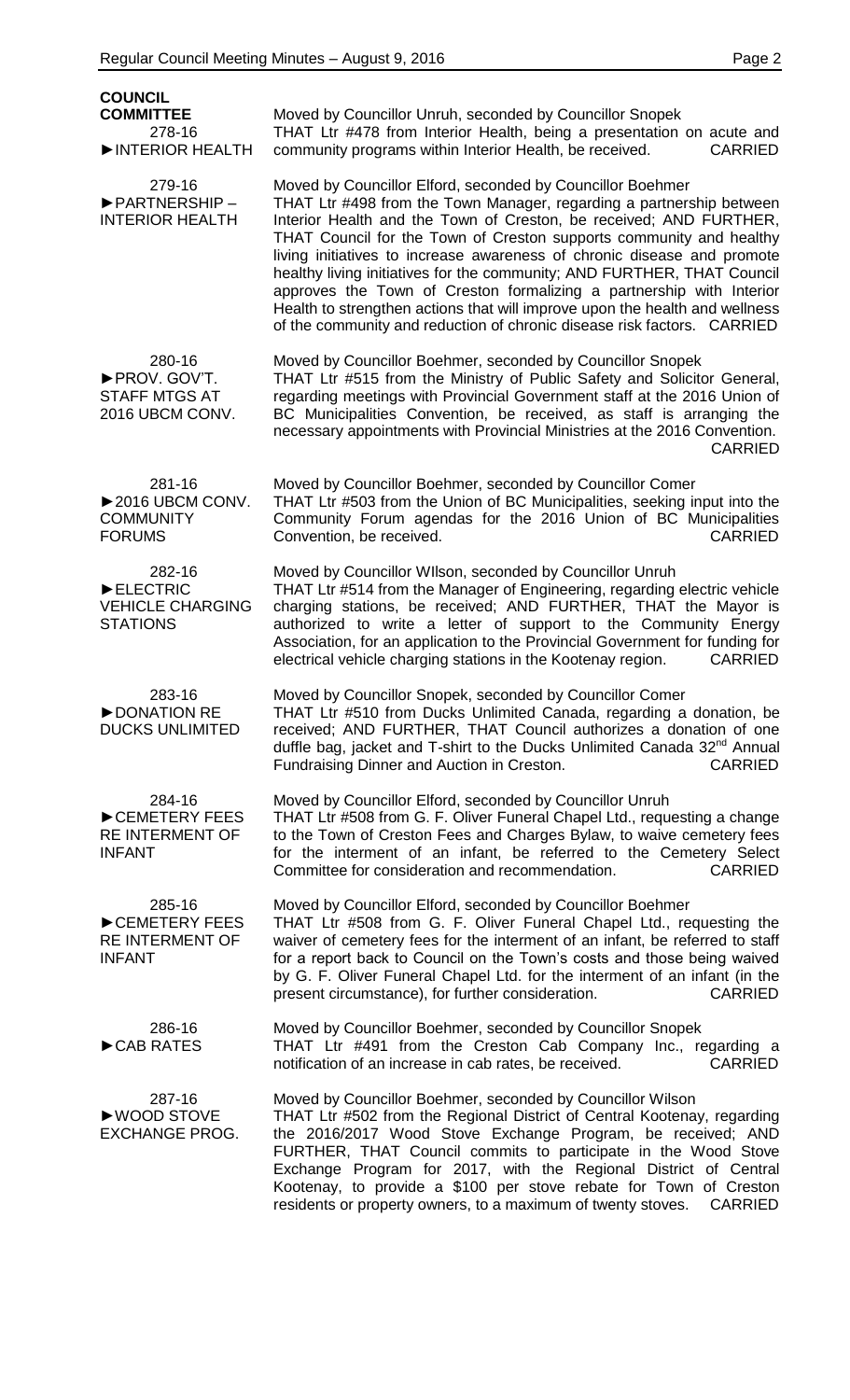| 288-16<br>KIJHL TRAVEL<br><b>RESERVE</b>                             | Moved by Councillor Elford, seconded by Councillor Boehmer<br>THAT Ltr #505 from the District of 100 Mile House, regarding a proposed<br>KIJHL Travel Reserve, be referred to staff to liaise with a representative of<br>the Creston Valley Thunder Cats, for input from that organization as to the<br>benefits of that organization to the Town supporting and contributing to a<br>KIJHL Travel Reserve, as proposed by the District of 100 Mile House, and<br>staff report back to Council on same.<br><b>CARRIED</b>                                                                                                                                                                                                                                                                                                                                                                                                                                                                                                                                                                                                                                                                                                                                                               |
|----------------------------------------------------------------------|------------------------------------------------------------------------------------------------------------------------------------------------------------------------------------------------------------------------------------------------------------------------------------------------------------------------------------------------------------------------------------------------------------------------------------------------------------------------------------------------------------------------------------------------------------------------------------------------------------------------------------------------------------------------------------------------------------------------------------------------------------------------------------------------------------------------------------------------------------------------------------------------------------------------------------------------------------------------------------------------------------------------------------------------------------------------------------------------------------------------------------------------------------------------------------------------------------------------------------------------------------------------------------------|
| 289-16<br>MARIJUANA<br><b>LEGALIZATION</b>                           | Moved by Councillor Wilson, seconded by Councillor Snopek<br>THAT Ltr #504 from the Union of BC Municipalities, regarding proposed<br>marijuana legalization and regulation (Federal Government discussion<br><b>CARRIED</b><br>paper), be received.                                                                                                                                                                                                                                                                                                                                                                                                                                                                                                                                                                                                                                                                                                                                                                                                                                                                                                                                                                                                                                     |
| 290-16<br>▶ KOOT. ROCKIES<br>TOURISM CONF.                           | Moved by Councillor Boehmer, seconded by Councillor Snopek<br>THAT Ltr #473 from Kootenay Rockies Tourism, regarding a Conference<br>and Annual General Meeting, be received; AND FURTHER, THAT Mayor<br>Toyota is authorized to attend the Kootenay Rockies Tourism, Tourism<br>Industry Conference and Annual General Meeting in Nelson, October 4<br>and 5, 2016, with expenses paid as per Policy.<br><b>CARRIED</b>                                                                                                                                                                                                                                                                                                                                                                                                                                                                                                                                                                                                                                                                                                                                                                                                                                                                 |
| 291-16<br>RQST RE<br><b>BLOSSOM VALLEY</b><br><b>SINGERS</b>         | Moved by Councillor Unruh, seconded by Councillor Boehmer<br>THAT Ltr #479 from the Blossom Valley Singers, requesting funding<br>assistance for the purchase of an acoustical sound shell, be received;<br>AND FURTHER, THAT staff write the Blossom Valley Singers, advising<br>that Council is in support of the organization's purchase of an acoustical<br>sound shell, and once it is determined what the exact amount of funding is<br>needed to meet the financial commitment to purchase the sound shell, the<br>Blossom Valley Singers re-submit its request to Council for financial<br>assistance and identifying the amount of the financial short-fall. CARRIED                                                                                                                                                                                                                                                                                                                                                                                                                                                                                                                                                                                                            |
| 292-16<br>RDCK BYLAWS<br>2283 & 2284 (ARROW<br>CR. / ERICKSON)       | Moved by Councillor Elford, seconded by Councillor Snopek<br>THAT Ltr #480 from the Regional District of Central Kootenay, requesting<br>consent of Arrow Creek Water Treatment and Supply Service<br>Establishment Amendment Bylaw No. 2284, 2016 and Erickson Water<br>Distribution Service Establishment Amendment Bylaw No. 2283, 2016, be<br>referred to the September 6, 2016 Regular Council Meeting for further<br>consideration, subsequent to Regional District of Central Kootenay staff<br>and Town staff finalizing verification of property connections.<br><b>CARRIED</b>                                                                                                                                                                                                                                                                                                                                                                                                                                                                                                                                                                                                                                                                                                 |
| 293-16<br>▶ WATER SUPPLY<br><b>RE FOREST LAWN</b><br><b>CEMETERY</b> | Moved by Councillor Snopek, seconded by Councillor Boehmer<br>THAT staff petition the Regional District of Central Kootenay to increase<br>the service area boundaries, to include the Forest Lawn Cemetery<br>property as part of the Erickson Water Distribution Service Establishment<br>Amendment Bylaw No. 2283, 2016, such property legally described as<br>"That Part of Lot 25, District Lot 812, Kootenay District Plan 730A, lying<br>west of a line which bisects the Northerly and Southerly boundaries of said<br>lot"; and "That Part of Lot 25, District Lot 812, Kootenay District Plan 730A,<br>lying East of a line which bisects the Northerly and Southerly boundaries of<br>said lot"; and 'That Part of Parcel A (See 7517I), Lot 26, District Lot 812,<br>Kootenay District Plan 730A, lying West of a line which bisects the<br>Northerly and Southerly boundaries of the said lot" (220 - $36th$ Avenue<br>North, Erickson).<br><b>CARRIED</b>                                                                                                                                                                                                                                                                                                                  |
| 294-16<br>NW BLVD. LOCAL<br><b>AREA PLAN</b>                         | Moved by Councillor Boehmer, seconded by Councillor Snopek<br>THAT Ltr #489 from the Director of Municipal Services, regarding Official<br>Community Plan Amendment Bylaw No. 1844, 2016 and Northwest<br>Boulevard Local Area Plan Bylaw No. 1845, 2016, be received; THAT staff<br>prepare the necessary Official Community Plan Amendment Bylaw for<br>Council consideration, to include references to the Northwest Boulevard<br>Local Area Plan and establish a Development Permit Area for the<br>designated lands, subject to all legal requirements; THAT staff prepare the<br>necessary Northwest Boulevard Local Area Plan Bylaw for Council<br>consideration, to establish a Local Area Plan for the area generally<br>bounded by Northwest Boulevard and Devon Street, subject to all legal<br>requirements; THAT Council consider two readings of the Official<br>Community Plan Amendment Bylaw No. 1844, 2016 and the Northwest<br>Boulevard Local Area Plan Bylaw No. 1845, 2016 at the August 9, 2016<br>Regular Council Meeting; AND FURTHER, THAT a Public Hearing for<br>Official Community Plan Amendment Bylaw No. 1844, 2016 and Northwest<br>Boulevard Local Area Plan Bylaw No. 1845, 2016 be held at an upcoming<br><b>CARRIED</b><br>Regular Council Meeting. |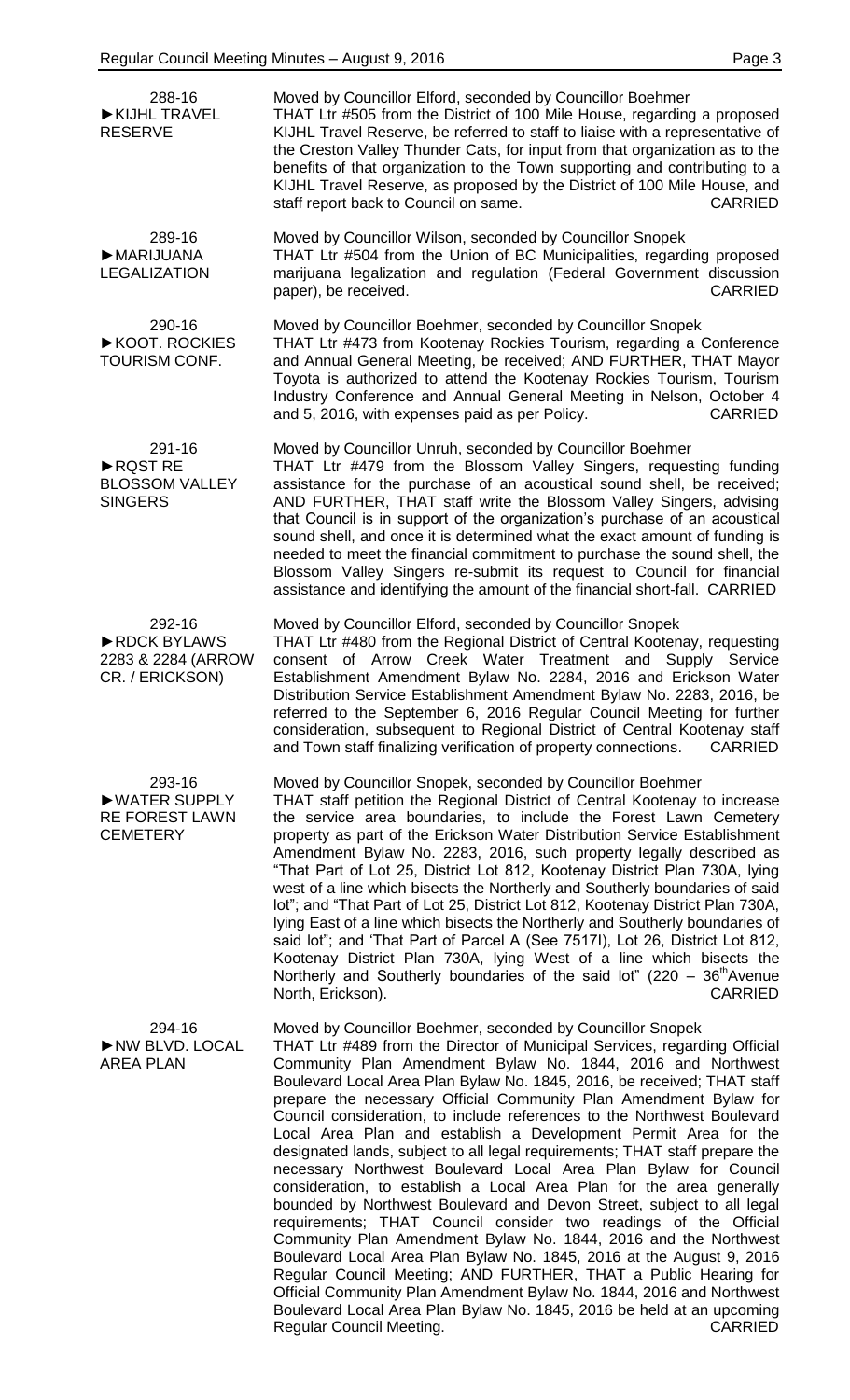| <b>BYLAWS</b>                                                              |                                                                                                                                                                                                                                                                                                                               |
|----------------------------------------------------------------------------|-------------------------------------------------------------------------------------------------------------------------------------------------------------------------------------------------------------------------------------------------------------------------------------------------------------------------------|
| 295-16<br>BYLAW 1844<br>$(1^{ST}$ & $2^{ND}$ RDGS)                         | Moved by Councillor Unruh, seconded by Councillor Boehmer<br>THAT Official Community Plan Amendment Bylaw No. 1844, 2016, be<br>read a first time by title, second time by content.<br><b>CARRIED</b>                                                                                                                         |
| 296-16<br>BYLAW 1845<br>$(1^{ST}$ & $2^{ND}$ RDGS)                         | Moved by Councillor Unruh, seconded by Councillor Boehmer<br>THAT Northwest Boulevard Local Area Plan Bylaw No. 1845, 2016, be<br>read a first time by title, second time by content.<br><b>CARRIED</b>                                                                                                                       |
| 297-16<br>FOLLOW UP<br><b>ACTION LIST</b>                                  | Moved by Councillor Snopek, seconded by Councillor Unruh<br>THAT the Regular Council Meeting Follow-Up Action List, as of July 12,<br>2016, be received.<br><b>CARRIED</b>                                                                                                                                                    |
| <b>NEW BUSINESS</b><br>298-16<br>RDCK RE DEV.<br>PERMIT (436 DAVIS<br>RD.) | Moved by Councillor Boehmer, seconded by Councillor Snopek<br>THAT Ltr #516 from the Regional District of Central Kootenay, regarding a<br>Development Permit application from Hidden Valley Wood Fibre for<br>property located at 436 Davis Road, Creston, be received.<br><b>CARRIED</b>                                    |
| <b>REPORTS OF REPS.</b><br>CLR BOEHMER                                     | Councillor Boehmer reported on his attendance at a Creston & District<br>Community Investment Co-op Group meeting.                                                                                                                                                                                                            |
| CLR COMER                                                                  | Councillor Comer reported on her attendance at an Official Community<br>Plan Challenge Walk.                                                                                                                                                                                                                                  |
| CLR ELFORD                                                                 | Councillor Elford reported on his attendance at an Official Community Plan<br>Committee meeting, an Official Community Plan Walking Tour, an Official<br>Community Plan Picnic in the Park and an Arrow Creek Water meeting.                                                                                                  |
| CLR SNOPEK                                                                 | Councillor Snopek reported on his attendance at a Creston Valley Forest<br>Corporation meeting, and an Arrow Creek Water meeting.                                                                                                                                                                                             |
| CLR UNRUH                                                                  | Councillor Unruh reported on her attendance at an Official Community<br>Plan Committee meeting, an Official Community Plan Walking Tour, and a<br>Kootenay East Regional Hospital Board meeting.                                                                                                                              |
| MAYOR TOYOTA                                                               | Mayor Toyota reported on his attendance at a Columbia Basin Trust<br>meeting, a Destination BC meeting, a Chamber of Commerce Board<br>meeting, the Official Community Plan Challenge Walk, the Ktunaxa Nation<br>Award ceremony, Regional District of Central Kootenay meetings and a<br>Fire Hall Schematic Design meeting. |
| STAFF REPORTS                                                              | Members of staff provided verbal reports on key issues and projects<br>currently being addressed by the various Departments.                                                                                                                                                                                                  |
| 299-16<br>$\blacktriangleright$ RECEIVE<br><b>REPORTS</b>                  | Moved by Councillor Unruh, seconded by Councillor Boehmer<br>THAT the verbal Reports of Council and staff members, be received.<br><b>CARRIED</b>                                                                                                                                                                             |
| <b>GIVING OF NOTICES</b>                                                   | COTW - August 16, September 13, 2016<br>COUNCIL $-2^{nd}$ & 4 <sup>th</sup> Tuesdays of each month $-$ Sept. 6, 20, 2016<br>September 26 - 30 - UBCM (Victoria)                                                                                                                                                               |
| <b>QUESTION PERIOD</b>                                                     | There were no questions from members of the media or gallery.                                                                                                                                                                                                                                                                 |
| 300-16<br><b>MOVE TO CLOSED</b><br><b>MEETING</b>                          | Moved by Councillor Snopek, seconded by Councillor Wilson<br>THAT by authority of the Community Charter, this meeting is closed from<br>the public and/or news media, pursuant to Sub-Section 90(1)(c) and (e).<br><b>CARRIED</b>                                                                                             |
| <b>RECONVENE</b>                                                           | The Regular Council Meeting reconvened at 5:50 p.m.                                                                                                                                                                                                                                                                           |